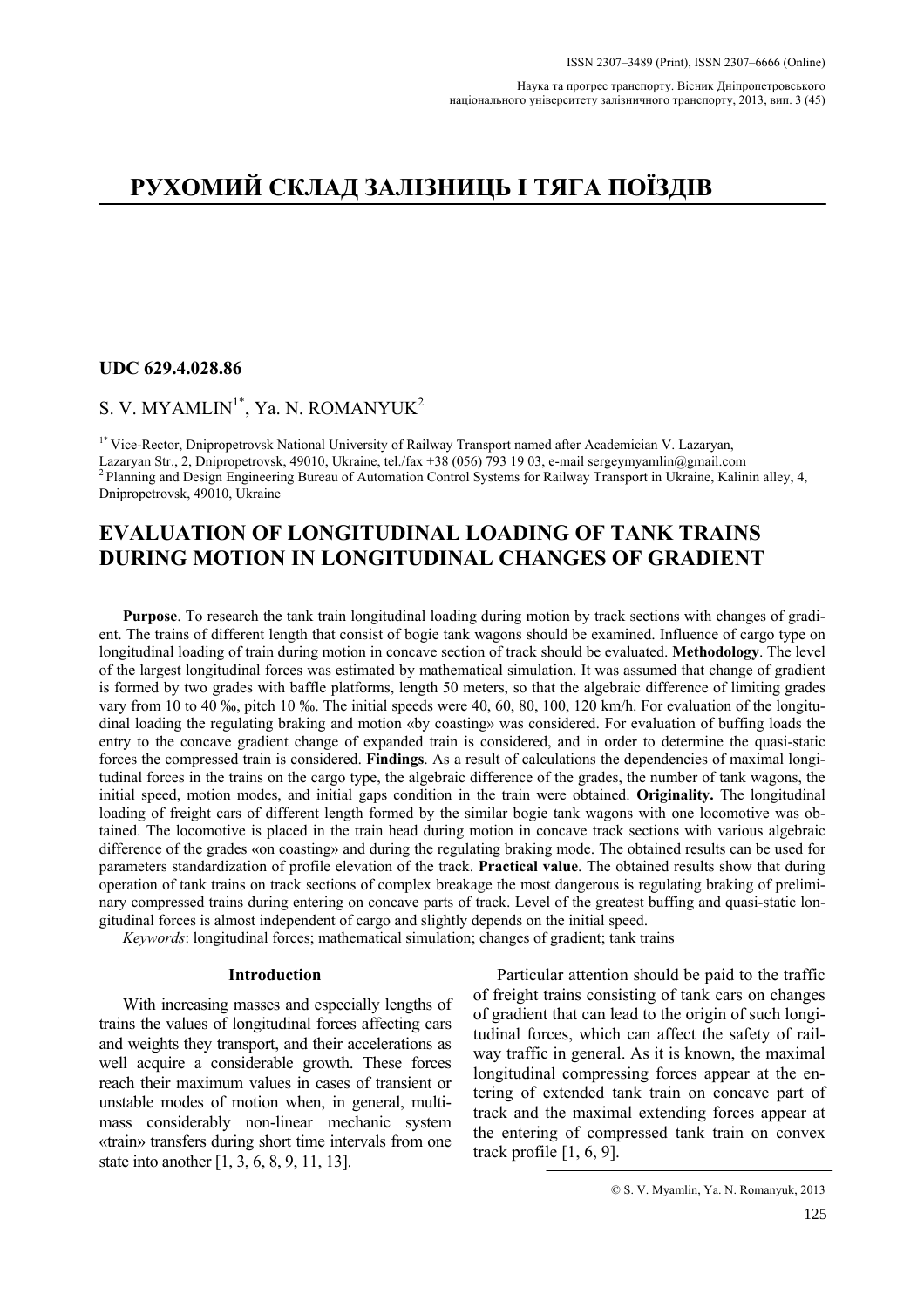### **Purpose**

As it is shown in the paper [1] you can analyze only one of two tasks on the train movement in concave and convex track sections, because the results of solving received in both cases are the same, the only difference is sign (negative). The same work shows that in statistically inhomogeneous train the maximum expected values of forces exceed the corresponding values of forces in homogeneous train (with the same mass) no more than on 20 %. That is why the entry of extended homogeneous train on concave changes of gradient is being analyzed below for estimation of buffing loadings and the entry of compressed train – for determination of quasi-static forces.

It is also interesting to analyze influence of cargo types on longitudinal forces at motion by changes of gradient during research of longitudinal dynamic of tank trains.

## **Methodology**

During estimation of longitudinal loading the train that consists of 80 bogie tank wagons with mass 84 t with one locomotive VL-8 in the head was analyzed. Mass of tank wagon was chosen in such manner, so that the volume of transported liquid does not exceed the usable storage of tank shell. During mathematical simulation it was assumed that tank wagons were filled with diesel fuel or carbamide-ammoniac blend (CAB) with density accordingly  $p = 0.85$  t/m<sup>3</sup> and  $p = 1.31$  t/m<sup>3</sup>. Since, the volume of liquid underfill depends on its density the level of liquid free surface from the top inner surface of tank shell is located on distance 0.11 m for diesel fuel and on 1.17 m for carbamide-ammoniac blend [4, 8].

Solving the task of estimation of maximal longitudinal forces it was assumed that tank wagons were equipped by air distributors with arbitrary no. 483 turned on medium mode and composition brake shoes and the inter-car connections were equipped by elastic-friction draft gear Sh-1-ТМ [5, 7].

For estimation of longitudinal loading of trains the motion «by coasting» and regulating braking by II stage were analyzed.

It was assumed that change of gradient is formed by two grades with baffle platforms, length 50 meters so that the algebraic difference of limiting grades vary from 10 to 40 ‰, pitch 10 ‰. The initial speeds of motion were  $V_0 = 40$ , 60, 80, 100, 120 km/h.

Estimation of longitudinal forces was made by numerical integration of nonlinear differential equations of train motion [8].

### **Findings**

Below on the Figures 1 and 2 are illustrated the dependencies of maximal buffing longitudinal forces on values of grades difference during motion «by coasting» and during regulating braking by II stage accordingly. The given graphs are obtained during simulation of train movement with initial speed  $V_0 = 80$  km/h.



Fig. 1. Dependence of maximal buffing longitudinal forces on value of grade difference during motion «by coasting»





On the presented Figures the full lines correspond to the tanks filled with diesel fuel and the dashed lines – to the tanks with CAB.

As we can see from the Figures 1 and 2 the maximal buffing longitudinal forces grow with increase of algebraic difference of grades and during both the motion «by coasting» and during regulating braking by II stage. The level of maximal lon-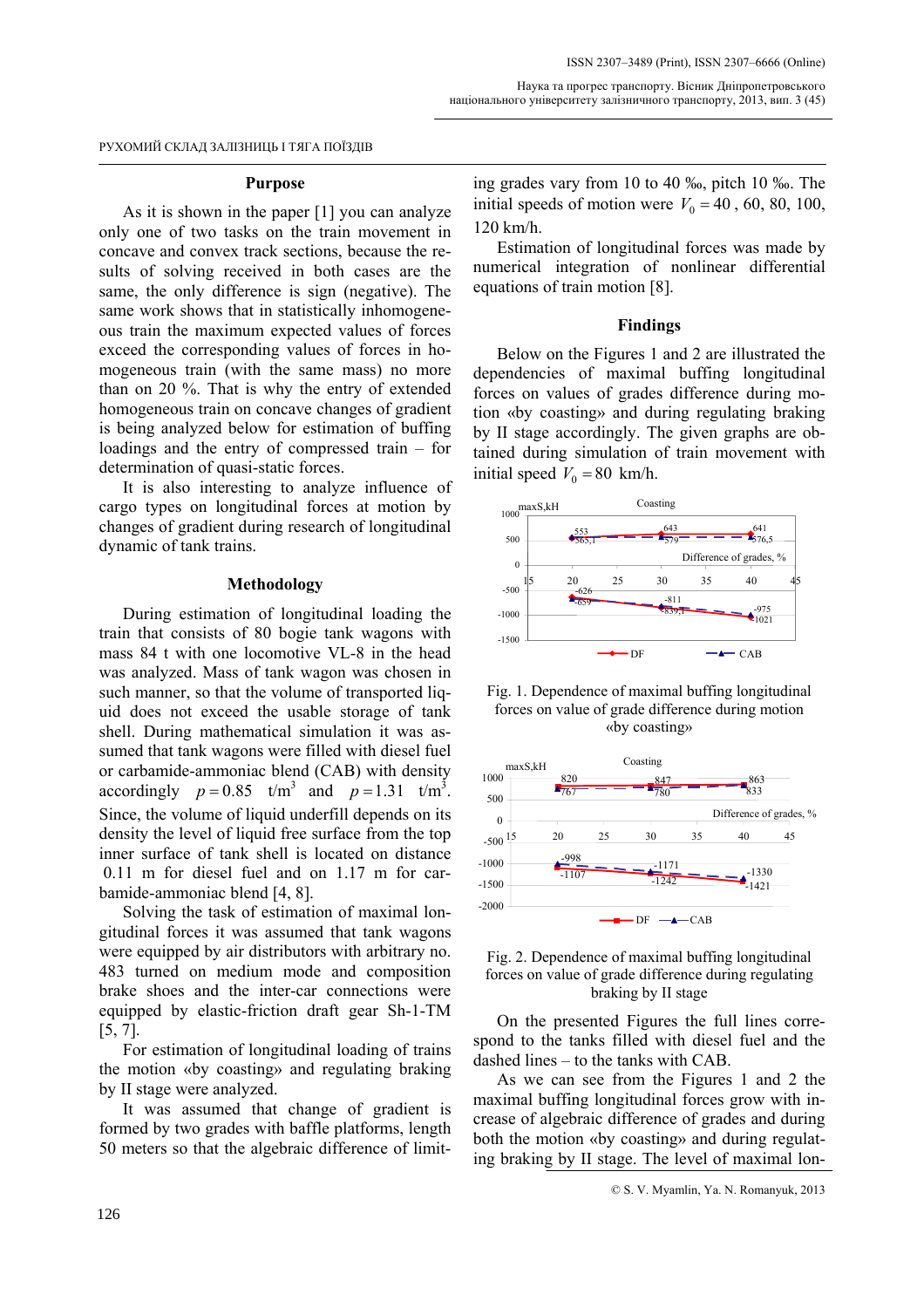#### Наука та прогрес транспорту. Вісник Дніпропетровського національного університету залізничного транспорту, 2013, вип. 3 (45)

#### РУХОМИЙ СКЛАД ЗАЛІЗНИЦЬ І ТЯГА ПОЇЗДІВ

gitudinal forces during for different types of cargo (diesel fuel and carbamide-ammoniac blend) differed less by 10 %.

As a comparison, the similar motion modes («by coasting» and regulating braking by II stage) for train consisting of 80 open cars during entering on concave track section were simulated. The initial speed of motion was 80 km/h.

In the Table 1 are listed the maximal buffing extending and compressing forces for analyzed motion modes and different algebraic difference of grades.

Table 1

**Maximal values of buffing compressing and -extending forces (in kN) in trains consisting of tank wagons and open cars for different algebraic difference of gradient changes during motion «by coasting» and regulating braking by II stage with initial speed 80 km/h** 

| Algebraic differ- | Coasting    |            |           | Braking by II stage |         |           |
|-------------------|-------------|------------|-----------|---------------------|---------|-----------|
| ence of gradient  | Tank wagons |            |           | Tank wagons         |         | Open cars |
| changes, ‰        | DF          | <b>CAB</b> | Open cars | DF                  | CAB     |           |
| 20                | 553         | 565        | 90        | 820                 | 767     | 90        |
|                   | $-626$      | $-659$     | $-748$    | $-1107$             | $-998$  | $-1295$   |
| 30                | 643         | 579        | 150       | 847                 | 780     | 135       |
|                   | $-839$      | $-811$     | $-897$    | $-1242$             | $-1171$ | $-1425$   |
| 40                | 641         | 576.5      | 180       | 863                 | 833     | 180       |
|                   | $-1021$     | $-975$     | $-1035$   | $-1421$             | $-1330$ | $-1515$   |

As we can see from the results listed in the Table 1, the level of maximal compressing forces in train consisting of open cars is higher than similar values in the train consisting of tank wagons only.

It should be noted that during freighting of cargo with higher density (CAB) the level of compressing forces was somewhat lower.

It is caused by the fact that with the same mass of car the level of underfill is different.

As was mentioned above the level of maximal compressing forces depends on mass of stationary liquid that is determined by density of transported cargo [4, 6, 9].

Value of stationary mass for diesel fuel is 44.93 tons and for CAB is 39.51 tons. That is why the level of longitudinal loading for tank wagons with carbamide-ammoniac blend was the lowest and for the open cars (all cargo of which is considered as the stationary one) – was the highest.

The moving part of liquid affects the level of maximal extending forces that is why this value in trains consisting of tank wagons exceeds the same values for trains consisting of open cars.

The dependencies of maximal buffing longitudinal forces for different modes of motion during freighting of diesel fuel and carbamide-ammoniac blend in tank wagons are illustrated on Figures 3 and 4.



Fig. 3. Dependence of maximal buffing longitudinal forces on value of grade difference during the diesel fuel freighting



Fig. 4. Dependence of maximal buffing longitudinal forces on value of grade difference during the CAB freighting

© S. V. Myamlin, Ya. N. Romanyuk, 2013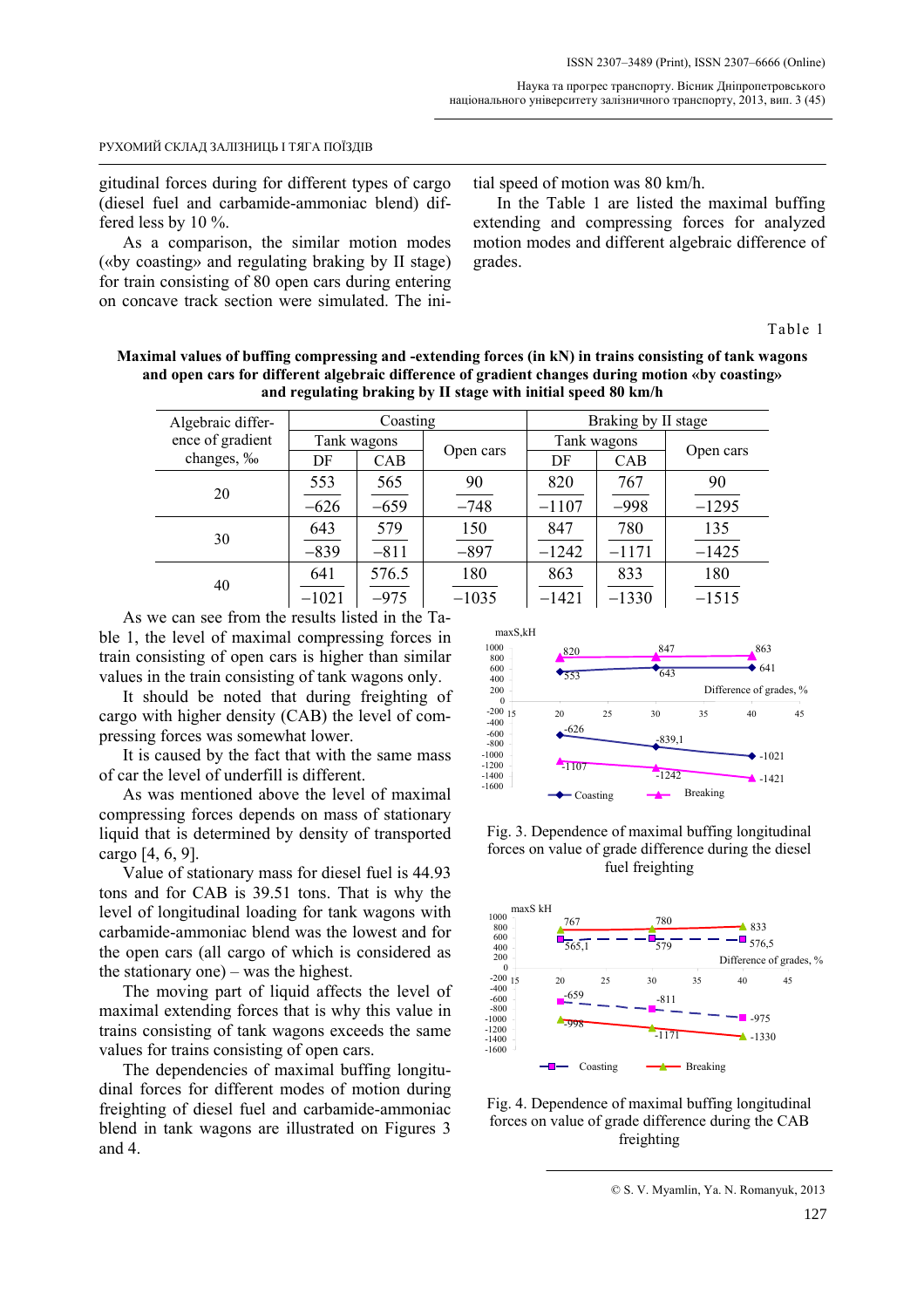On the foregoing Figures the dashed lines resulted from the simulation of train motion «by coasting» and the full lines from the regulating braking simulation.

Solving task of regulating braking of initially extended and compressed trains during entering on the concave track section it was assumed that the start of braking happens at the moment of train entering on baffle platform with length 50 meters.

As expected, the longitudinal loading during the regulating braking was considerably higher than that during motion «by coasting»

The graphs of maximal buffing forces behavior in the train consisting of tank wagons (during freighting of CAB) depending on initial speed during motion «by coasting» on concave track section with different algebraic difference of gradient changes are shown on Figures 5 and 6. The maximal buffing extending forces are shown on Figure 5 and the compressing forces – on Figure 6. On the above mentioned graphs the lines 1 correspond to the algebraic difference grades difference  $\Delta i = 10$  ‰, the lines  $2 - \Delta i = 20$  ‰, the lines 3 –  $\Delta i = 30$  ‰, the lines  $4 - \Delta i = 40$  ‰.



Fig. 5. Dependence of maximal buffing extending longitudinal forces on the initial speed during motion «by coasting» and CAB freighting



Fig. 6. Dependence of maximal buffing compressing longitudinal forces on the initial speed during motion «by coasting» and CAB freighting

As one can see from the Figures 5-6, as a rule, the level of maximal buffing longitudinal forces grows with the speed increasing. However in the range of initial speed  $V_0$  the maximal compressing forces slightly decrease. It is caused by the fact that the longitudinal loading forming in the trains consisting of tanks depends on the moving liquid oscillation.

In case the liquid oscillations in two neighboring tank wagons are opposite in phase at the moment of maximal longitudinal forces occurring it can lead to the slight decrease of the maximal buffing force.

Dependencies of values of maximal buffing extending and buffing compressing forces on initial speed of motion for different types of transported cargo are shown on the Figures 7-8.

The above mentioned dependencies for the case of train motion «by coasting» are shown on the Figure 7, and the dependencies for the regulating braking are shown on the Figure 8.



Fig. 7. Dependence of maximal buffing longitudinal forces on initial speed during motion «by coasting»



Fig. 8. Dependence of maximal buffing longitudinal forces on initial speed during regulating braking by stage II

Graphs shown on the Figures 7 and 8 are obtained for motion of the trains consisting of 80 tank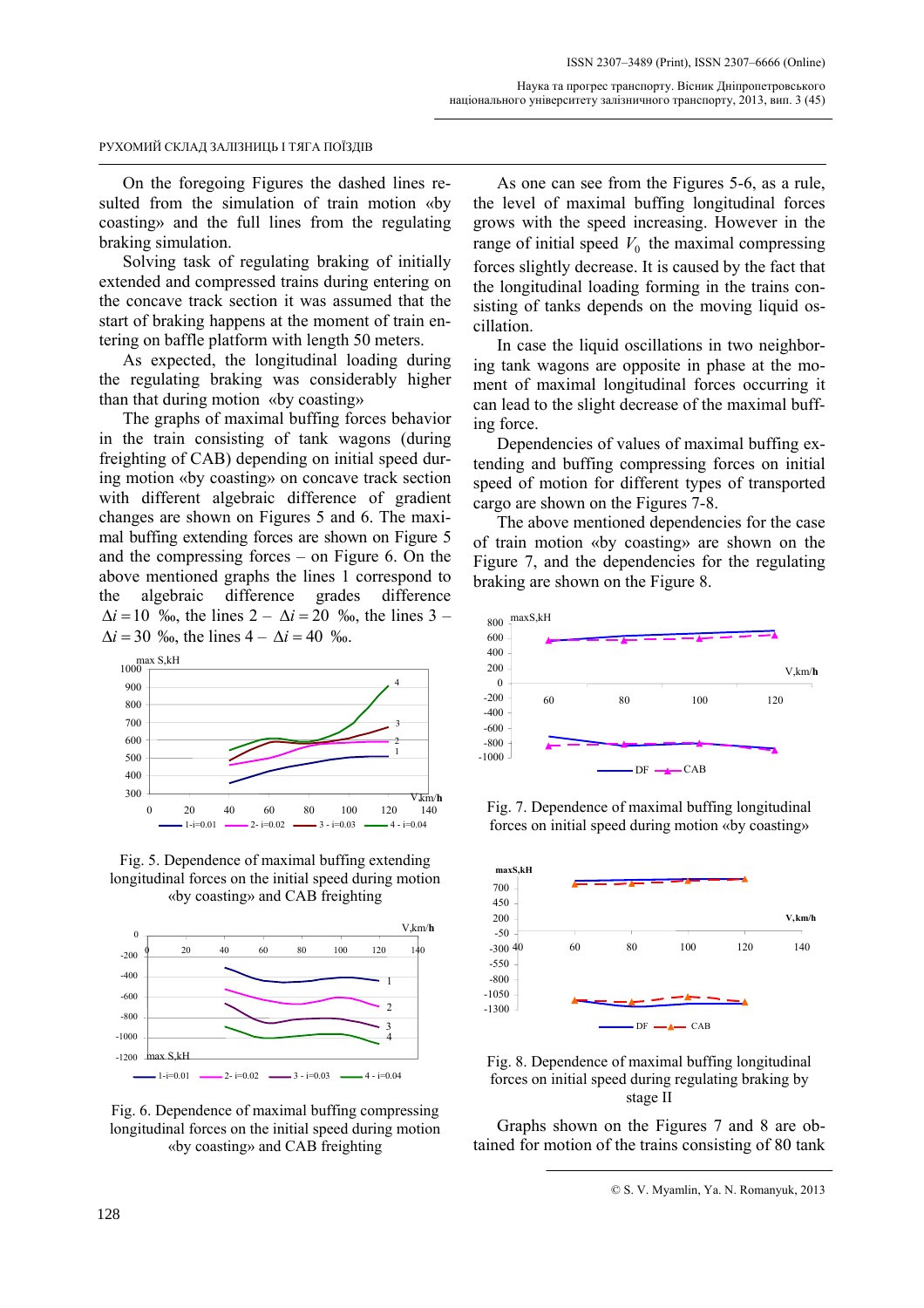cars in the concave track section with algebraic difference of grades  $\Delta i = 30 \%$ .

Full lines correspond to the variants when the tank wagons transport diesel fuel and the dashed lines when the tank wagons transport the carbamide-ammoniac blend.

According to the obtained results the values of maximum longitudinal forces for analyzed modes of motion insignificantly grow during the increase of initial speed for analyzed types of cargo.

The dependencies of maximal values of longitudinal forces on the train length are researched be- $\log$ 

To do this, the motions of trains consisting of 60, 70, 80, and 100 tank cars, which transport either the diesel fuel or carbamide-ammoniac blend were simulated. Firstly the results of mathematical simulation of train motion «by coasting» should be analyzed.

As an example the above mentioned dependencies received in case of entering compressed (Fig. 9a and 9b) and extended (Fig. 11) trains «by coasting» on the concave track sections with initial speed 80 km/h were shown.

On the Figures 9 and 11 the lines 1 correspond to the concave track section with algebraic difference of grades equal to 20 ‰, lines 2…30 ‰, lines 3…40 ‰. Full lines are obtained for the case of simulation of the CAB transportation in tank wag-

ons and the dashed lines for diesel fuel (DF) transportation.

As it is commonly known, that during entering of preliminary compressed trains on the concave profile track sections in the inter-car connections appear the quasi-static forces. In case these forces exceed the accepted value – 1000 kN, they can lead to extrusion even of loaded car.

As example the oscillograms of longitudinal forces in the inter-car connections during entering «by coasting» of preliminary compressed train consisting of 100 tank wagons, which are filled with carbamide-ammoniac blend on the concave track section with algebraic difference of grades 30 ‰ and initial speed 80 km/h are shown on the Figure 10.

As we can see from the listed oscillograms, the quasi-static forces in inter-car connections of the analyzed train appear even during motion «by coasting». These forces are close to the dangerous values from the position of motion stability.

As an example the dependences of maximal longitudinal forces on the number of tank wagons in the train for different initial speeds during entering «by coasting» of preliminary extended trains on concave track section with algebraic difference of gradients equal to 30 ‰ are shown on the Figures 12 and 13.



Fig. 9. Dependence of maximal extending (a) and compressing (b) longitudinal forces on the number of tank wagons during entering «by coasting» of preliminary compressed trains on the concave track section

As a result of the presented graphs, the level of maximal longitudinal forces grows with increasing of tank wagons number, insignificantly grows in case of increasing of initial speed and significant accepted below value from a perspective of tank wagons durability.

Since during regulating braking the level of

maximal longitudinal forces is significantly higher than during motion «by coasting» further we are going to estimate the longitudinal loading of trains with different length for the specified mode.

Dependencies of maximal compressing forces on initial speed for different algebraic difference of grades during regulating breaking by II stage on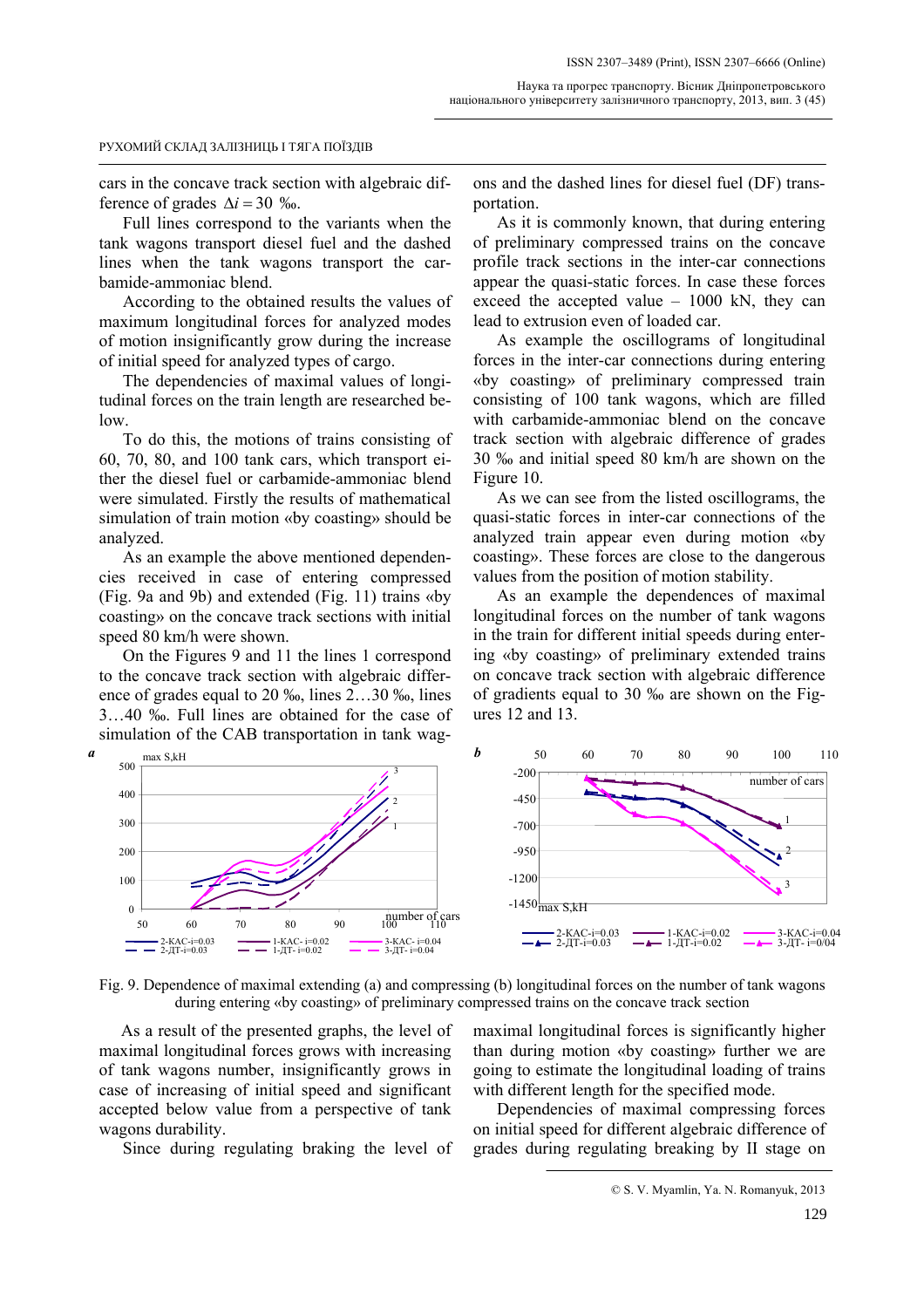the concave track section of preliminary compressed trains transporting the diesel fuel are shown on the Figures 14-17.

On the Figures 14-17 the lines 1 correspond to algebraic difference of grades  $\Delta i = 10$  ‰, lines 2 –  $\Delta i = 20$  ‰, lines  $3 - \Delta i = 30$  ‰, lines  $4 - \Delta i = 40$  ‰.



Fig. 10. Oscillograms of longitudinal forces in  $36<sup>th</sup>$ ,  $37<sup>th</sup>$ ,  $38<sup>th</sup>$ ,  $53<sup>th</sup>$ ,  $54<sup>th</sup>$  and  $55<sup>th</sup>$  sections of preliminary compressed train consisting of 100 tank wagons, which are filled with carbamide-ammoniac blend during motion «by coasting» in the concave track section with algebraic difference of grade difference 30 ‰ and initial speed 80 km/h





From the presented Figures it can be concluded that maximal values of compressing longitudinal forces practically don't change when the initial speed increases and grow up when the algebraic difference of grades increase.

As can be seen from the Figure 15, the maximal values of compressing longitudinal forces in train that consists of 80 tank wagons are very close to the limiting value  $-1000$  kN.

Dependencies of maximal compressing quasistatic longitudinal forces on number of tank wagons during regulating braking of preliminary compressed trains on concave track section are shown on the Figure 16 and 17.



Fig. 12. Dependence of maximal longitudinal forces on the number of tank wagons during entering «by coasting» of extended trains transporting CAB on the concave track section for different initial speeds

<sup>©</sup> S. V. Myamlin, Ya. N. Romanyuk, 2013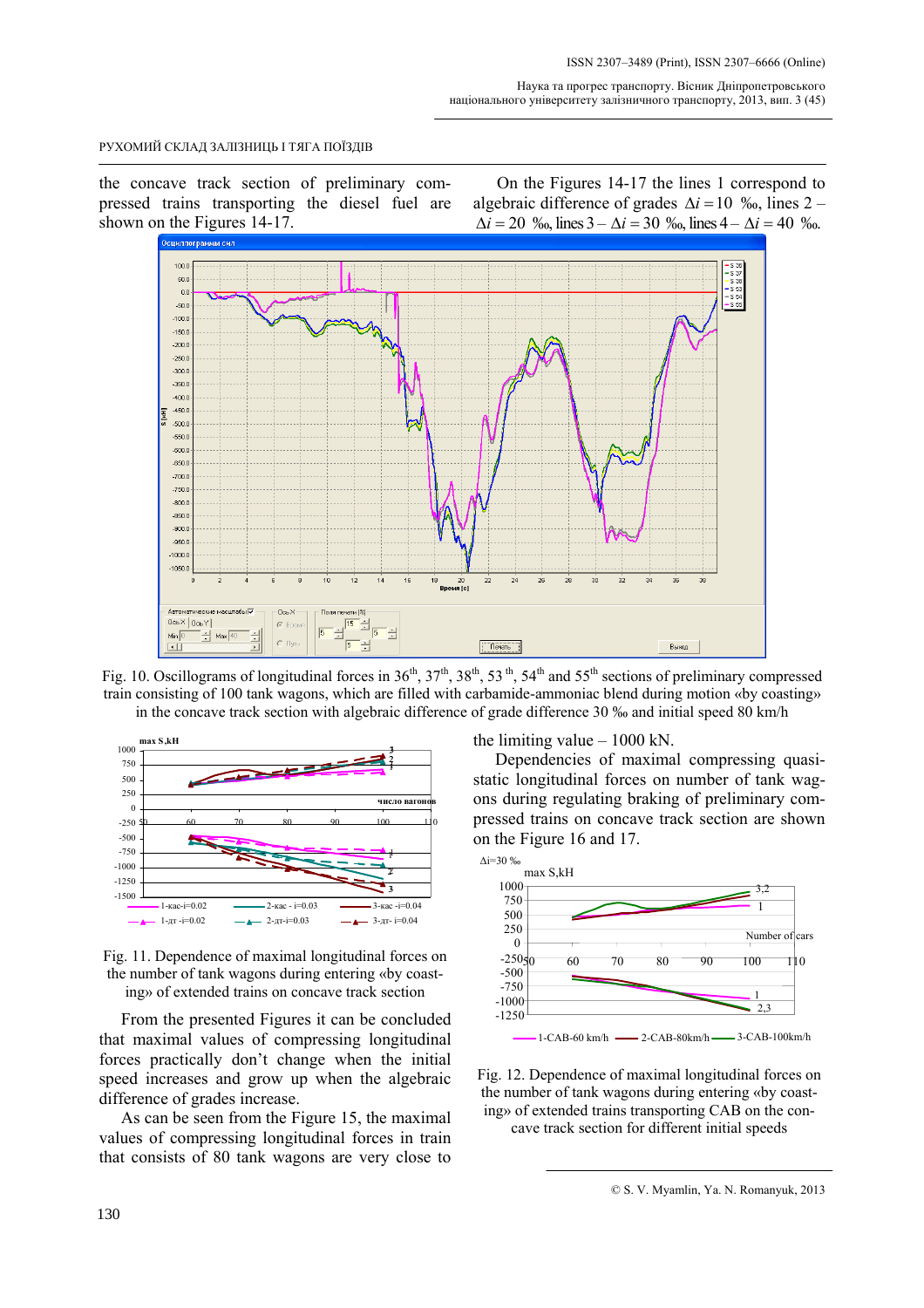Наука та прогрес транспорту. Вісник Дніпропетровського національного університету залізничного транспорту, 2013, вип. 3 (45)

#### РУХОМИЙ СКЛАД ЗАЛІЗНИЦЬ І ТЯГА ПОЇЗДІВ



Fig. 13. Dependence of maximal buffing longitudinal forces on number of tank wagons during entering «by coasting» of extended trains transporting diesel fuel





Fig. 14. Dependence of maximal longitudinal forces on the speed for different values of algebraic difference of grades during regulating braking of preliminary compressed trains consisting of 60 tank wagons on concave track section







Fig. 16. Dependence of maximal longitudinal forces on number of tank wagons for different values of algebraic difference of grades during regulating braking of preliminary compressed trains with initial speed 60 km/h on concave track section





Using the obtained dependencies (Figures 16, 17) the level of maximal quasi-static compressing longitudinal forces should not exceed the acceptable value, according to the car stability conditions of extrusion (for loaded freight cars this force equals 1000 kN [2]). On the basis of the above mentioned, it can be concluded that during motion in the compound track sections (with grade difference  $\Delta i = 30$  ‰ or more) one can make up the train with locomotive in the head using no more than 95 tank cars.

## **Originality and practical value**

The paper researched the longitudinal loading of freight cars of different length formed by identical four-axial tank cars with one locomotive in the head during motion in the track section with different algebraic difference of the grades «by coast-

<sup>©</sup> S. V. Myamlin, Ya. N. Romanyuk, 2013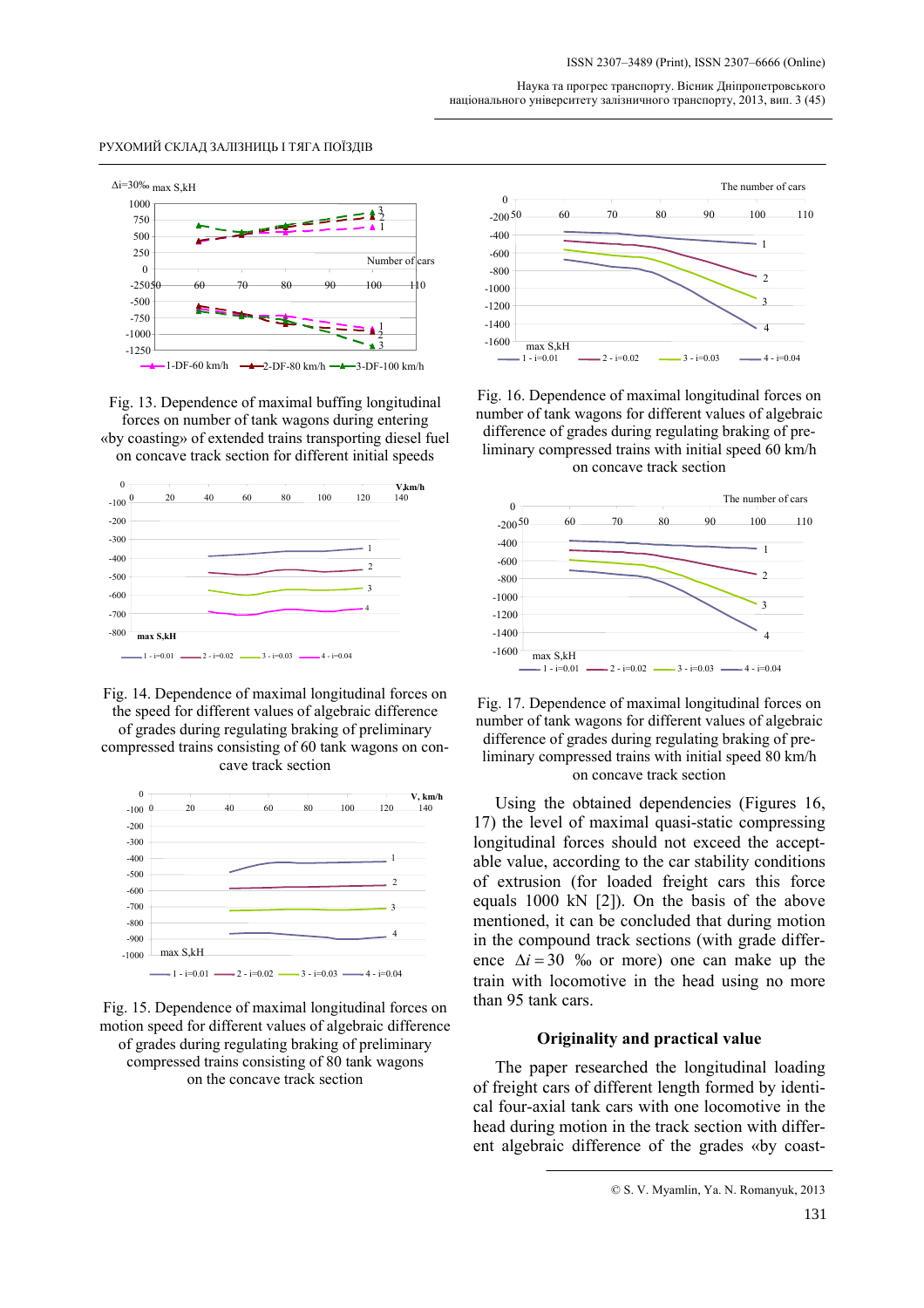ing» and in the mode of regulating braking. The obtained results can be used during parameter standardization of the longitudinal profile of the track.

# **Conclusions**

Results show that if it is necessary to operate the train in the compound track sections the most dangerous is the regulating breaking of the preliminary compressed trains during entering the concave profile sections. In the trains consisting of more than 90 tank wagons during motion in concave track section with algebraic difference of grades more than 30 ‰ these forces can reach the dangerous values from the point of car extrusion.

The values of obtained forces exceed the similar values of quasi-static longitudinal forces in train consisting of open cars only.

As for the level of maximal buffing compressing forces in trains consisting of open cars is higher than that in the same trains consisting of tank wagons. Oscillations of the moving part of liquid reduce the maximal level of compressing forces and provide extending longitudinal forces.

Level of the greatest buffing and quasi-static longitudinal forces is almost independent from the transported cargo and insignificantly depends on the initial speed and grows with the increase of algebraic differences of grades.

As expected the longitudinal loading in case of regulating braking was higher than that in case of motion «by coasting».

### LIST OF REFERENCE LINKS

- 1. Блохин, Е. П. Динамика поезда / Е. П. Блохин, Л. А. Манашкин. − М. : Транспорт, 1982. − 222 с.
- 2. Вершинский, С. В. Устойчивость вагонов от выжимания продольными силами при торможении поезда / С. В. Вершинский // Тр. ЦНИИ МПС. – М. : Транспорт, 1970. – Вып. 425. – С. 4–38.
- 3. Гребенюк, П. Т. Динамика торможения грузовых поездов / П. Т. Гребенюк // Вестник ВНИИЖТ, 2002. − № 1. − С. 23−27.

# С. В. МЯМЛІН<sup>1\*</sup>, Я. М. РОМАНЮК<sup>2</sup>

- 4. Железнодорожные цистерны. Конструкции, техническое обслуживание и ремонт : учеб. пособие для работников ж.-д. трансп. / И. Г. Морчиладзе, А. П. Никодимов, М. М. Соколов, А. В. Третьяков. – М. : ИБС-Холдинг, 2006. – 516 с.
- 5. Коломийченко, В. В. Автосцепное устройство подвижного состава / В. В. Коломийченко, Н. Г. Бес-палов, Н. А. Семин. – М. : Транспорт,  $1980 - 185$  c.
- 6. Нагруженность вагонов-цистерн при переходных режимах движения поездов / Г. И. Богомаз, Н. Е. Науменко, А. Н. Пшинько, С. В. Мямлин. – К. : Наук. думка, 2010. − 215 с.
- 7. О вождении длинносоставных поездов / Е. П. Блохин, Л. В. Урсуляк, К. И. Железнов, Я. Н. Романюк // Вісник Дніпропетр. нац. ун-ту залізн. трансп. ім. акад. В. Лазаряна. - Д., 2009. -Вип. 30. − С. 48−56.
- 8. Программно-вычислительный комплекс для исследования продольной нагруженности наливных поездов / Е. П. Блохин, Н. Я. Гаркави, Л. В. Урсуляк, К. И. Железнов, Я. Н. Романюк // Вісник Дніпропетр. нац. ун-ту залізн. трансп. ім. акад. В. Лазаряна. − Д., 2009. – Вип. 30. – С. 36−48.
- 9. Черкашин, Ю. М. Безопасность движения железнодорожного подвижного состава / Ю. М. Черкашин. – М. : Интекст, 2010. − 176 с.
- 10. Cole, C. Improvements to Wagon Connection Modelling for Longitudinal Train Simulation / C. Cole // Conference on Railway Engineering. – Rockhampton : Institution of Engineers, 1998. – P. 187–194.
- 11. Hirt, C. W, A Lagrangion Method for Calculation the Dynamics of an Incompressible Fluid with Free Surface / C. W Hirt, S. L. Cook, T. D. Butler // Journal of Computational Physics. − 1970. − Vol. 5. − Р. 103−124.
- 12. Muller, L. TRAIN–A Computer Model for the Simulation of Longitudinal Dynamics in Trains / L. Muller, T. Witt // Conference on Railway Engineering. – Rockhampton : Institution of Engineers, 1998. – P. 181–186.
- 13. Simson, S. Evaluation and Training of Train Drivers during Normal Train Operations // S. Simson, C. Cole, P. Wilson // Conference on Railway Engineering. – Wollongong : Rail Technical Society of Australia, 2002. – P. 329–336.

<sup>&</sup>lt;sup>1</sup>\* Проректор з наукової роботи, Дніпропетровський національний університет залізничного транспорту імені академіка В. Лазаряна, вул. Лазаряна, 2, Дніпропетровськ, 49010,Україна, тел./факс. +38 (056) 793 19 03,

ел. пошта sergeymyamlin@gmail.com<br><sup>2</sup> Проектно-конструкторське технологічне бюро з автоматизації систем управління на залізничному транспорті України, пров. Калініна, 4, Дніпропетровськ, 49010, Україна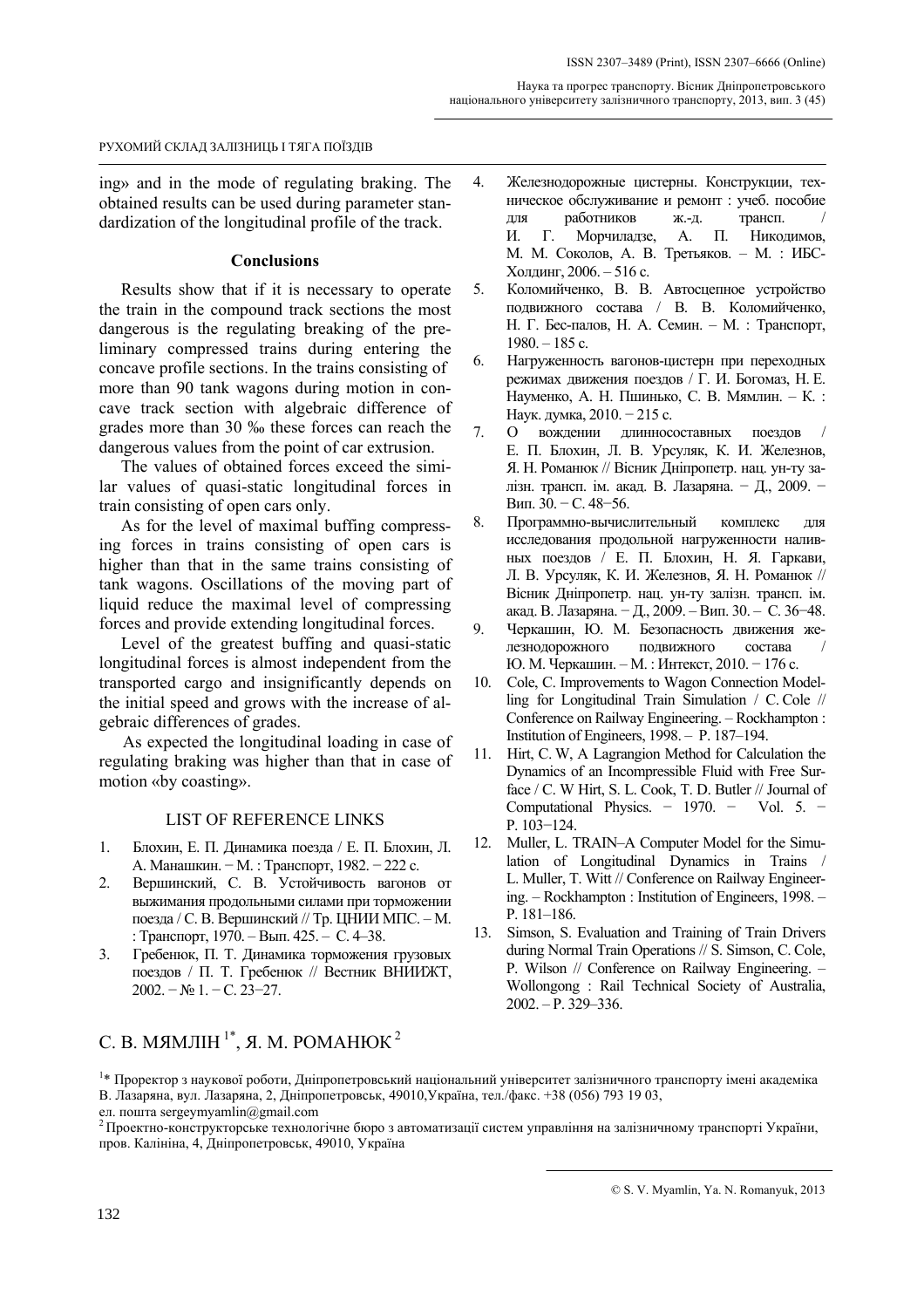# **ОЦІНКА ПОДОВЖНЬОЇ НАВАНТАЖЕНОСТІ НАЛИВНИХ ПОЇЗДІВ ПРИ РУСІ ПЕРЕЛОМАМИ ПОДОВЖНЬОГО ПРОФІЛЮ КОЛІЇ**

**Мета**. Дослідити подовжню навантаженість наливних поїздів при русі по ділянках шляху ламаного профілю. Розглянути поїзди різної довжини, що складаються з чотиривісних цистерн. Оцінити вплив типу вантажу, що перевозиться, на подовжню навантаженість поїзду при його русі по увігнутій ділянці шляху. **Методика**. Рівень найбільших подовжніх зусиль оцінювався за допомогою математичного моделювання. Передбачалося, що перелом профілю утворений двома ухилами з розділювальним майданчиком довжиною 50 метрів таким чином, що алгебраїчна різниця керівних ухилів змінювалась від 10 до 40 ‰ з кроком 10 ‰. Початкові швидкості руху приймалися рівними 40, 60, 80, 100, 120 км/год. Для оцінки подовжньої навантаженості розглядалися регулювальні гальмування і рух «на вибіганні». Для оцінки ударних навантажень розглядався в'їзд на увігнуту ділянку розтягнутого однорідного поїзда, а для визначення квазістатичних сил – стислого. **Результати**. У результаті розрахунків були отримані залежності найбільших подовжніх сил в поїздах від типа вантажу, що перевозиться, алгебраїчної різниці ухилів, кількості вагонів-цистерн, початкової швидкості руху, режимів руху, початкового стану зазорів у поїзді. **Наукова новизна.** Досліджено подовжню навантаженість вантажних поїздів різної довжини, сформованих з однакових чотиривісних вагонівцистерн з одним локомотивом, розташованим в голові при русі по увігнутим ділянках колії з різною алгебраїчною різницею похилів на «вибігу» і режимі регулювального гальмування. Отримані результати можуть бути використані при нормуванні параметрів поздовжнього профілю колії. **Практична значимість.** Отримані результати показують, що при необхідності водіння наливних поїздів по ділянках колії складного профілю найбільш небезпечним виявилось регулювальне гальмування попередньо стиснутих поїздів при в'їзді на ділянки увігнутого профілю. Рівень найбільших ударних і квазістатичних подовжніх сил практично не залежить від вантажу, що перевозиться, і трохи залежить від початкової швидкості руху.

*Ключеві слова*: поздовжні зусилля; математичне моделювання; переломи подовжнього профілю; наливні поїзди

# С. В. МЯМЛИН<sup>1\*</sup>, Я. Н. РОМАНЮК<sup>2</sup>

1\* Проректор по научной работе, Днепропетровский национальный университет железнодорожного транспорта имени академика В. Лазаряна, ул. Лазаряна, 2, Днепропетровск, 49010, Украина, тел./факс. +38 (056) 793 19 03,

эл. почта sergeymyamlin@gmail.com<br><sup>2</sup> Проектно-конструкторское технологическое бюро по автоматизации систем управления на железнодорожном транспорте Украины, пер. Калинина, 4, Днепропетровск, 49010, Украина

# **ОЦЕНКА ПРОДОЛЬНОЙ НАГРУЖЕННОСТИ НАЛИВНЫХ ПОЕЗДОВ ПРИ ДВИЖЕНИИ ПО ПЕРЕЛОМАМ ПРОДОЛЬНОГО ПРОФИЛЯ ПУТИ**

**Цель**. Исследовать продольную нагруженность наливных поездов при движении по участкам пути ломаного профиля. Рассмотреть поезда различной длины, состоящие из четырехосных цистерн. Оценить влияние типа перевозимого груза на продольную нагруженность поезда при движении поезда по вогнутому участку пути. **Методика**. Уровень наибольших продольных сил оценивался с помощью математического моделирования. Предполагалось, что перелом профиля образован двумя уклонами с разделительной площадкой длиною 50 метров таким образом, что алгебраическая разность руководящих уклонов варьировалась от 10 до 40 ‰ с шагом 10 ‰. Начальные скорости движения принимались равными 40, 60, 80, 100, 120 км/ч. Для оценки продольной нагруженности рассматривались регулировочные торможения и движения «на выбеге». Для оценки ударных нагрузок рассматривается въезд на вогнутый перелом растянутого однородного поезда, а для определения квазистатических сил – сжатого. **Результаты**. В результате расчетов были получены зависимости наибольших продольных сил в поездах от типа перевозимого груза, алгебраической разности уклонов, количества вагонов-цистерн, начальной скорости движения, режимов движения, начального состояния зазоров в поезде. **Научная новизна**. Исследована продольная нагруженность грузовых поездов разной длины, сформированных из одинаковых четырехосных вагонов-цистерн с одним локомотивом, расположенным в голове при движении по вогнутым участкам пути с различной алгебраической разностью ук-

© S. V. Myamlin, Ya. N. Romanyuk, 2013